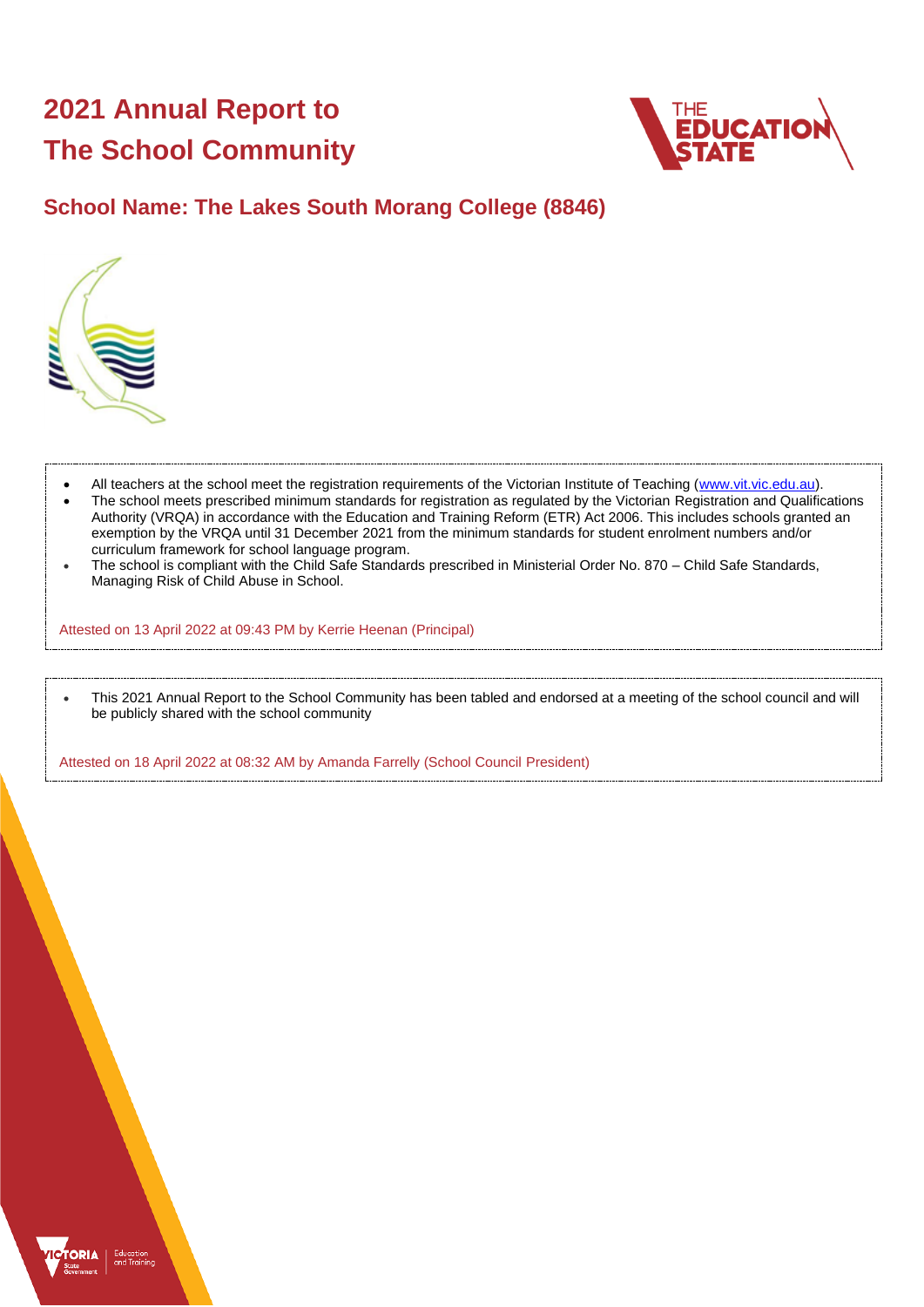

## How to read the Annual Report

## What does the *'About Our School'* commentary section of this report refer to?

The 'About our school' commentary provides a brief background on the school, an outline of the school's performance over the year and future directions.

The 'School Context' describes the school's vision, values and purpose. Details include the school's geographic location, size and structure, social characteristics, enrolment characteristics and special programs.

The 'Framework for Improving Student Outcomes (FISO)' section includes the improvement initiatives the school has selected and the progress they have made towards achieving them through the implementation of their School Strategic Plan and Annual Implementation Plan.

## What does the *'Performance Summary'* section of this report refer to?

#### The Performance Summary includes the following:

#### **School Profile**

- student enrolment information
- the school's 'Student Family Occupation and Education' category
- a summary of parent responses in the Parent Opinion Survey, shown against the statewide average for P-12 schools
- school staff responses in the area of School Climate in the School Staff Survey, shown against the statewide average for P-12 schools

#### **Achievement**

- English and Mathematics for Teacher Judgements against the curriculum
- English and Mathematics for National Literacy and Numeracy tests (NAPLAN)
- all subjects for Victorian Certificate of Education (VCE) examinations

#### **Engagement**

Student attendance and engagement at school, including:

- how many Year 7 students remain at the school through to Year 10
- how many exiting students go on to further studies or full-time work

#### **Wellbeing**

Student responses to two areas in the Student Attitudes to School Survey:

- Sense of Connectedness
- Management of Bullying

Results are displayed for the latest year and the average of the last four years (where available). As NAPLAN tests were not conducted in 2020, the NAPLAN 4-year average is the average of 2018, 2019 and 2021 data in the 2021 Performance Summary.

### Considering COVID-19 when interpreting the Performance Summary

The Victorian community's experience of COVID-19, including remote and flexible learning, had a significant impact on normal school operations in 2020 and 2021. This impacted the conduct of assessments and surveys. Readers should be aware of this when interpreting the Performance Summary.

For example, in 2020 and 2021 school-based surveys ran under changed circumstances, and NAPLAN was not conducted in 2020. Absence and attendance data during this period may have been influenced by local processes and procedures adopted in response to remote and flexible learning.

Schools should keep this in mind when using this data for planning and evaluation purposes.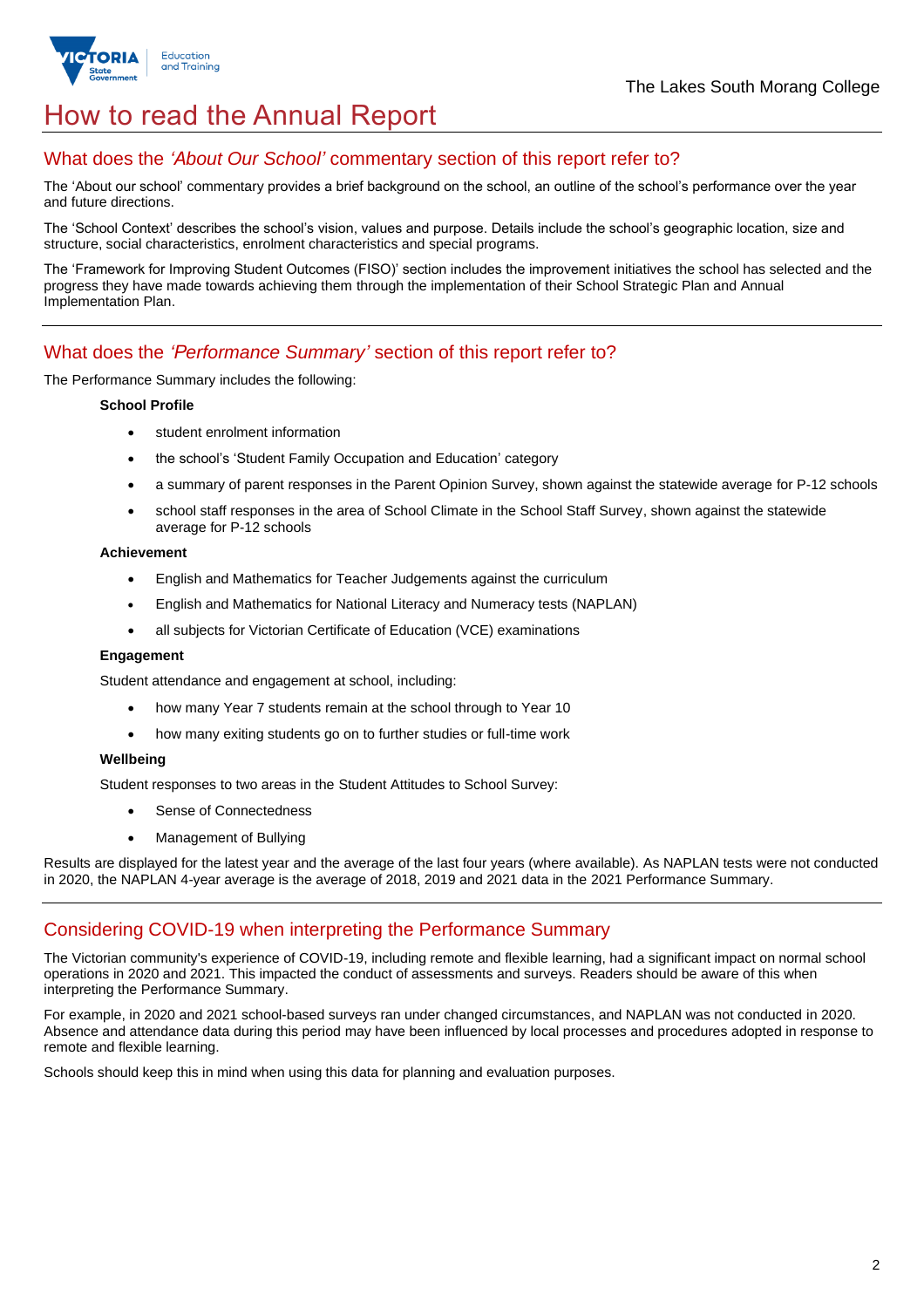

## How to read the Annual Report (continued)

#### What do *'Similar Schools'* refer to?

Similar Schools are a group of Victorian government schools with similar characteristics to the school.

This grouping of schools has been created by comparing each school's socio-economic background of students, the number of non-English speaking students and the school's size and location.

## What does *'NDP'* or '*NDA*' mean?

'NDP' refers to no data being published for privacy reasons or where there are insufficient underlying data. For example, very low numbers of participants or characteristics that may lead to identification will result in an 'NDP' label.

'NDA' refers to no data being available. Some schools have no data for particular measures due to low enrolments. There may be no students enrolled in some year levels, so school comparisons are not possible.

Note that new schools only have the latest year of data and no comparative data from previous years. The Department also recognises unique circumstances in Specialist, Select Entry, English Language, Community Schools and schools that changed school type recently, where school-to-school comparisons are not appropriate.

## What is the *'Victorian Curriculum'*?

The Victorian Curriculum F–10 sets out what every student should learn during his or her first eleven years of schooling. The curriculum is the common set of knowledge and skills required by students for life-long learning, social development and active and informed citizenship.

The Victorian Curriculum is assessed through teacher judgements of student achievement based on classroom learning.

The curriculum has been developed to ensure that school subjects and their achievement standards enable continuous learning for all students, including students with disabilities.

The 'Towards Foundation Level Victorian Curriculum' is integrated directly into the curriculum and is referred to as 'Levels A to D'.

'Levels A to D' may be used for students with disabilities or students who may have additional learning needs. These levels are not associated with any set age or year level that links chronological age to cognitive progress (i.e., there is no age expected standard of achievement for 'Levels A to D').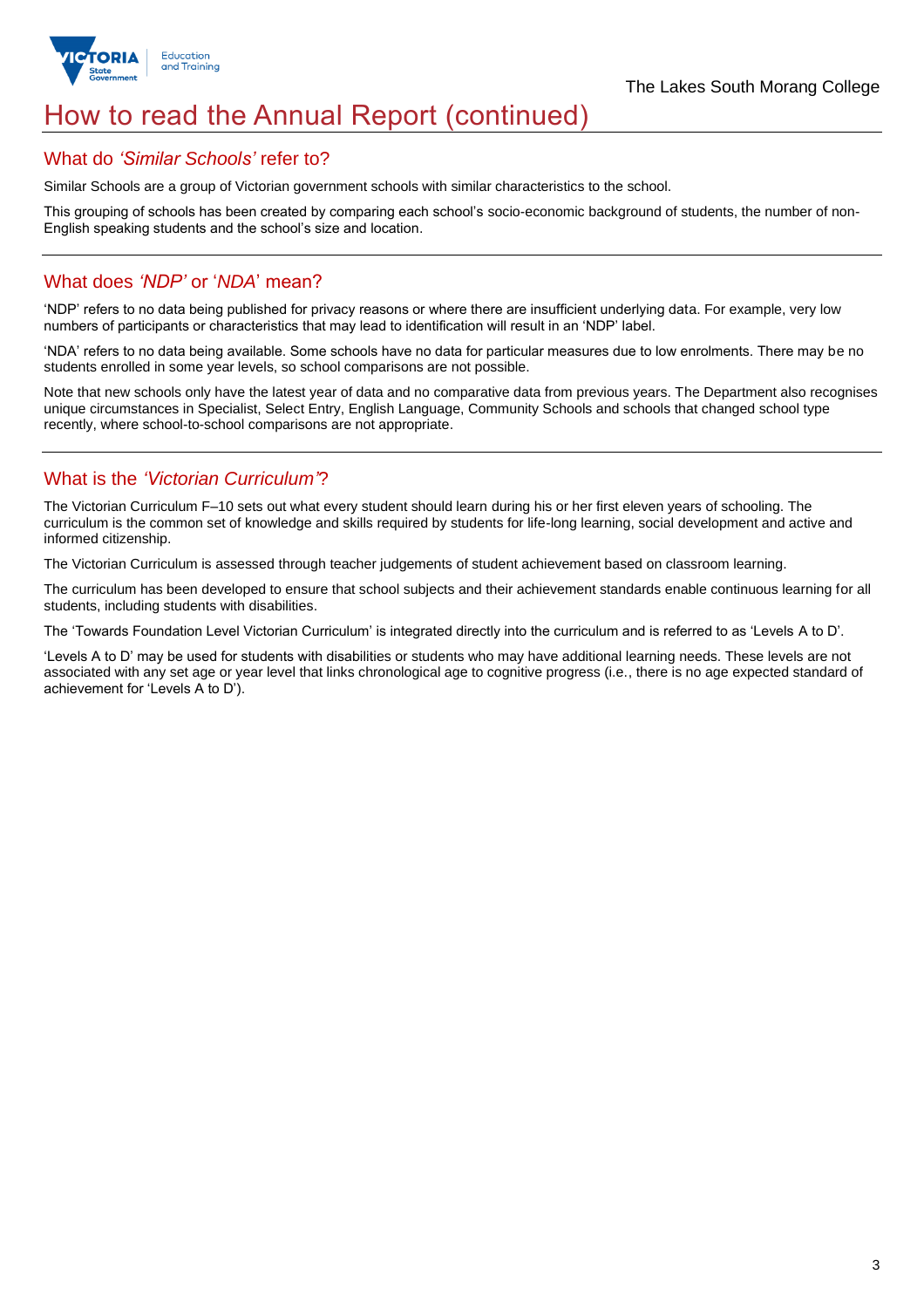



## **About Our School**

## School context

The Lakes South Morang College is a dual campus school of 734 students (383 males & 351 female) situated in the north of Melbourne and is part of the outer north corridor in the City of Whittlesea. The College comprises a diverse community with a representative mix of many cultures. There are at least 30 languages spoken by our families and 180 students from EAL backgrounds. The School Family Occupation Employment (SFOE) index score is 0.3820 on the Primary Campus and 0.4626 on the Secondary Campus.

In 2021, the College employed 93 staff members, comprised of: four Principal Class Officers; 56 teachers; and, 15 Education Support staff. Of those, 20 teachers and 17 Education Support staff members worked in a part time capacity. The College employs one staff member who is of Aboriginal or Torres Strait Islander background. The breakdown of the Leadership Team has been strategically devised to equally cater for both campuses. This includes a College Principal, two Campus Principals and one Assistant Principal. Roles are broken down and aligned in accordance to the DET FISO dimensions to oversee the effective implementation of the human and physical resources of the College. There is a total of three Leading Teachers and three Learning Specialists, focused around Literacy, Numeracy, Senior School Provision and Wellbeing and Engagement. The team embodies consultative and transparent models of shared responsibility and distributive leadership. The College believes this approach provides a strong foundation for improving student learning and learning opportunities across the school. The staffing mix has evolved with increasingly experienced teachers and professional maturity - reflected in the number of teachers who are now in the band two classification range. This has grown over the past year with the employment of experienced teachers at the senior school level.

The Lakes South Morang College is the name adopted by the school in 2019 to reflect the change to provide senior school. This shift was in response to the decision taken by the College community to offer studies through to Year 12. The school rebranded its motto to reflect these changes and has updated the school uniform policy to reflect a dress code that meets the expectations of the community it represents - all of which were guided through co-design and collaboration through input from students and families. The College does not have an overseas school program.

Vision: The college works as a team to support student inclusion, enhance respectful relationships and engage all students; to achieve learning success, build personal confidence and aspire to inspire others as leaders and global citizens.

Teaching Practice: Teachers work in collaborative teams to effectively plan and cater for differentiated and targeted learning • Teachers will support and monitor student progress through the collection of accurate and effective data • Teachers will deliver programs which reflect the needs of students and are aligned with current curriculum and whole school initiatives. The Learning Environment will be a stimulating, safe and supportive environment where students value their learning • Will be engaging, inviting, show pride in student learning and celebrate student achievement.

School values: The Lakes South Morang P-9 School employed School Wide Positive Behaviour Supports (SWPBS) on primary and has implemented an inclusive Positive Behaviour Model on secondary which compliments the aims of SWPBS but has an older adolescent approach in order to enhance our positive school culture. Through this, four core values were selected via extensive consultation and collaboration with all members of the school community including students, parents and teachers. The four core values are Learning, Teamwork, Leadership and Respect. These values underpin all that we aim to achieve at The Lakes and represent the views and expected behaviours of our school community.

The Lakes South Morang College is a vibrant learning environment with an innovative approach to curriculum. The school enjoys facilities purpose built for 21st Century learning and the key purpose is to challenge and empower all students to strive for personal excellence and ongoing growth and development. The College is strongly committed to building lasting and constructive relationships with a wide range of education providers, both local and global, that enhance opportunities for student participation in community programs, personal growth and leadership. The Learning Streets on both the Primary and Secondary Campuses are a focal point for curriculum delivery and educators work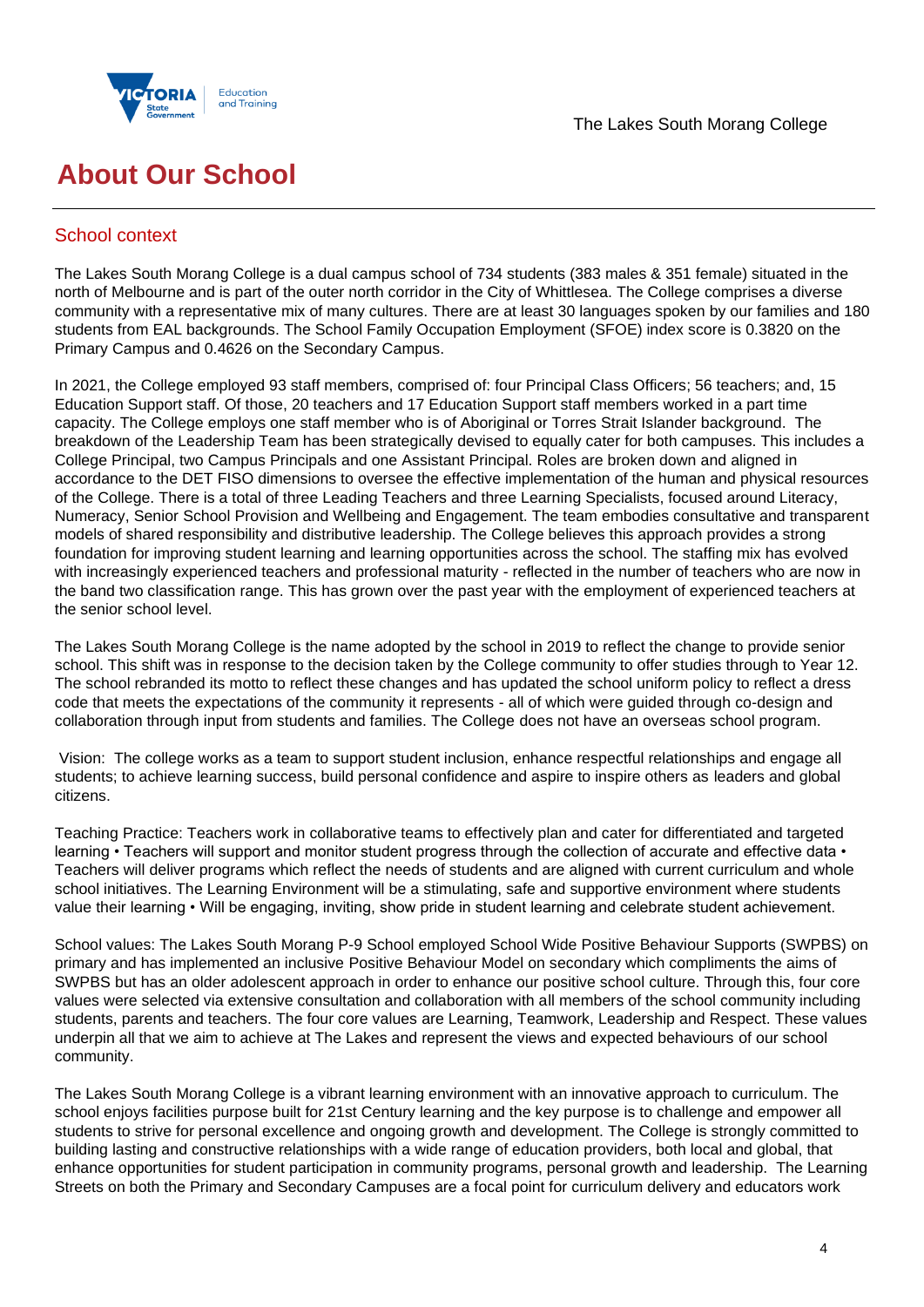

collectively in learning teams to deliver quality teaching and learning focused on 12-month student growth for every student annually.

In 2020, reading literacy was the key initiative on the Primary Campus to support the intervention strategies introduced in tandem with the NEMA Literacy Partners in 2018. NAPLAN results indicate that our students have since made significant improvement in their assessment data. Developing the senior school program studies and senior provision administration has been the focus on the Secondary Campus with the first year 12 cohort scheduled to complete secondary studies in 2022. The innovative use of technologies is embedded in all areas of the curriculum to support the development of every student in reaching their full potential. The College has embarked on 1:1 technology for every student.

## Framework for Improving Student Outcomes (FISO)

The Teaching and Learning FISO 2.0 focuses on responsive practices and curriculum programs through which students develop their knowledge, skills and capabilities. The goal for 2021 was learning, catch up and extension. The COVID lockdown impacted some student participation, but despite this, teaching and learning programs continued.

On the Primary Campus, small group and whole class Literacy and Numeracy sessions occurred daily and catch up focus groups for students taking part in the tutor program continued with three weekly sessions. Teacher and tutor group sessions were delivered at the point of need of each small group based on the most current assessment data that we had. This ensured that students continued to build on their knowledge and skills. Students requiring extension took part in mathematics and writing focus groups on a weekly basis. As a result, we were able to collect data on student achievement in Reading and Numeracy at the end of the year. The Primary Campus continued to embed practice of 'Reading Sprints' to improve student reading data using the FISO improvement cycle where students were identified, targeted and monitored with improvements/progress which enabled us to show growth in our overall literacy data across all year levels. Teachers continued to develop their professional knowledge of best practice in reading and writing.

On the Secondary Campus, students identified for additional support worked in small groups with a tutor to address gaps in their literacy. The capabilities leaders provided classroom support for teachers, reviewed programs and analysed student data to evaluate individual student learning goals and plans. The College was responsive to community needs and student engagement, and provided opportunities for all students to take part in Wellbeing Zooms on an ongoing basis ensuring that the College continued to focus on student engagement and wellbeing - building happy, healthy and resilient kids. Weekly check-ins with families continued and parent/carer teacher interviews were conducted to discuss student progress and outcomes. On the Secondary Campus classes continued as per the regular timetable with students logging into classes for face to face teaching segments followed by classwork. Small groups met online with teachers for extra support. Home group teachers also continued to call students to maintain the relationships that are vital to create the best conditions for learning to continue. This approach allowed collection of a range of data across all learning areas.

## Achievement

#### LITERACY:

Reflecting on a range of literacy related data for 2021, there are significant areas for pride in the achievements of both the students and teachers. The five-year NAPLAN trends in Year 3 have shown an increase in the mean for all areas of literacy. There have been significant improvements in the Year 5 and 7 NAPLAN data especially with Reading. Based on the 2021 data, students identified as requiring intervention in literacy were targeted to participate in the Tutor Learning Initiative program. The Lakes Primary Campus is focussed on implementing the MiniLit Intervention program for targeted Year 1 and Year 2 students and the MacqLit intervention program for targeted Year 3-6 students. Teachers continue to engage in professional discussion and reflection to ensure teaching is occurring at students point of need.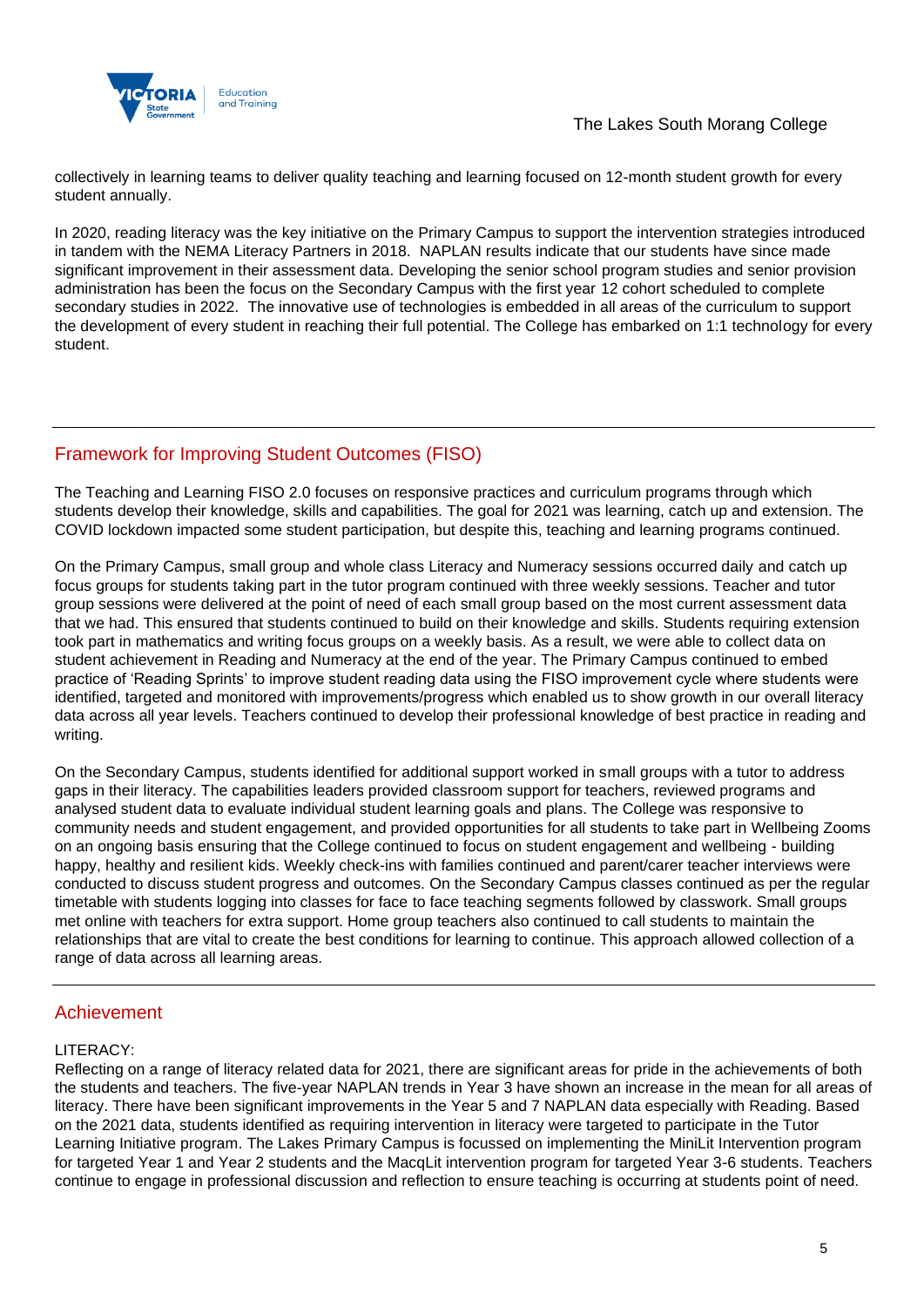



Professional learning for both writing and reading continues on the Primary campus with the main focus on developing teacher knowledge around the 6+1 Writing Traits.

Based on the aforementioned data, as part of the 2022 AIP students identified as requiring intervention or extension will be targeted by a range of programs including in class small group focus groups, the Tutor Learning Initiative, VHAP and the MYLNS Intervention program. Teachers will continue to use the FISO improvement cycle to engage into professional discussion and reflection to ensure teaching is occurring at students point of need. Professional learning both internally and externally will seek to add to our teachers toolkits, especially in the areas of Senior School programming as we seek to build a strong and cohesive literacy program from Year 7 that provides all students with a solid base from which to make decisions about their Senior school journey's.

#### **NUMERACY**

Reflecting on a range of numeracy related data for 2021, there are significant areas for pride in the achievements of students and staff. The NAPLAN data has shown significant improvements with 95% of Year 3 and Year 5 students at or above the minimum national standard. Teachers have continued to plan and use the agreed instruction model. Teachers have been planning for differentiation in their classroom programs to cater for individual student needs within their cohort.

Based on the Primary numeracy data, The Lakes has a significant number of students who are working at or above the expected level for Numeracy. Using this data, students who are working slightly or well above the expected level have been identified to participate in the Tutor Learning Initiative extension program and VHAP program, as well as targeting students who are working below the level for math's intervention. The Primary Math Specialists continue to work with staff to develop their capacity and knowledge of the best teaching practices, how to cater for differentiation within the classroom and how to target teaching to students point of need though professional learning and coaching. Based on the above data, as part of the 2022 AIP students identified as requiring Numeracy intervention or extension will be targeted by a range of programs including in class small group focus, the Tutor Learning Initiative, VHAP and the MYLNS Intervention program. Staff Professional Development along with the use of the "Maths Pathway" platform should assist teachers to fill in some gaps in student learning, to provide a more solid base and ultimately more success in our Senior School programs.

### Engagement

The College Wellbeing Report card for 2021 is outstanding on the Primary Campus. The measure in all categories is listed at an Excelling level. On the Secondary Campus, the results had a wider mix, with levels of excelling in student advocacy which is largely supported through the Home Group system and attendance. Student confidence and sense of belonging was listed at embedding level whilst managing bullying and respect for diversity was at the emerging level.

The Attitude to School Survey data on the Primary Campus has been very encouraging. Students are reporting wonderful rapport in building connections and positive links to their learning. 96% students have a clearly identifiable teacher advocate, 85% believe they have a framework to express their voice and agency in and out of the class, 98% students have high expectation for learning success and 96% have a strong sense of inclusion. All of the markers are above state and like school means. The engagement programs that have been introduced to address student feelings and aspirations are extremely successful and a credit to the wellbeing and engagement team on the Primary Campus. The SWPBS program has now been embedded with stakeholders regularly modelling the positive behaviours. The mindset of acknowledging and celebrating the wins has impacted learning protocols and processes enabling routines and structures to be established and time to be used effectively. Combined with smaller class sizes, increased aide time and higher levels of student agency, there is a sense of calmness and direction with a focus on developing individual student learners and their level of maturity. This is a significant achievement amongst a backdrop of lockdowns and remote learning during 2021.

On the Secondary Campus, it has been extremely difficult to consistently improve school connectedness due to Covid lockdowns. Our Attitudes to School data shows a slight decrease in student connectedness across Years 7 to 9 with percentages of 51% in 2019 and decreasing to 44% in 2021, indicating that students are feeling a lower sense of belonging and enjoyment at school. The College has attempted to improve these areas through the continuation of our Home Group system as well as consistent Year Level management and we aim to see this area improve in the 2022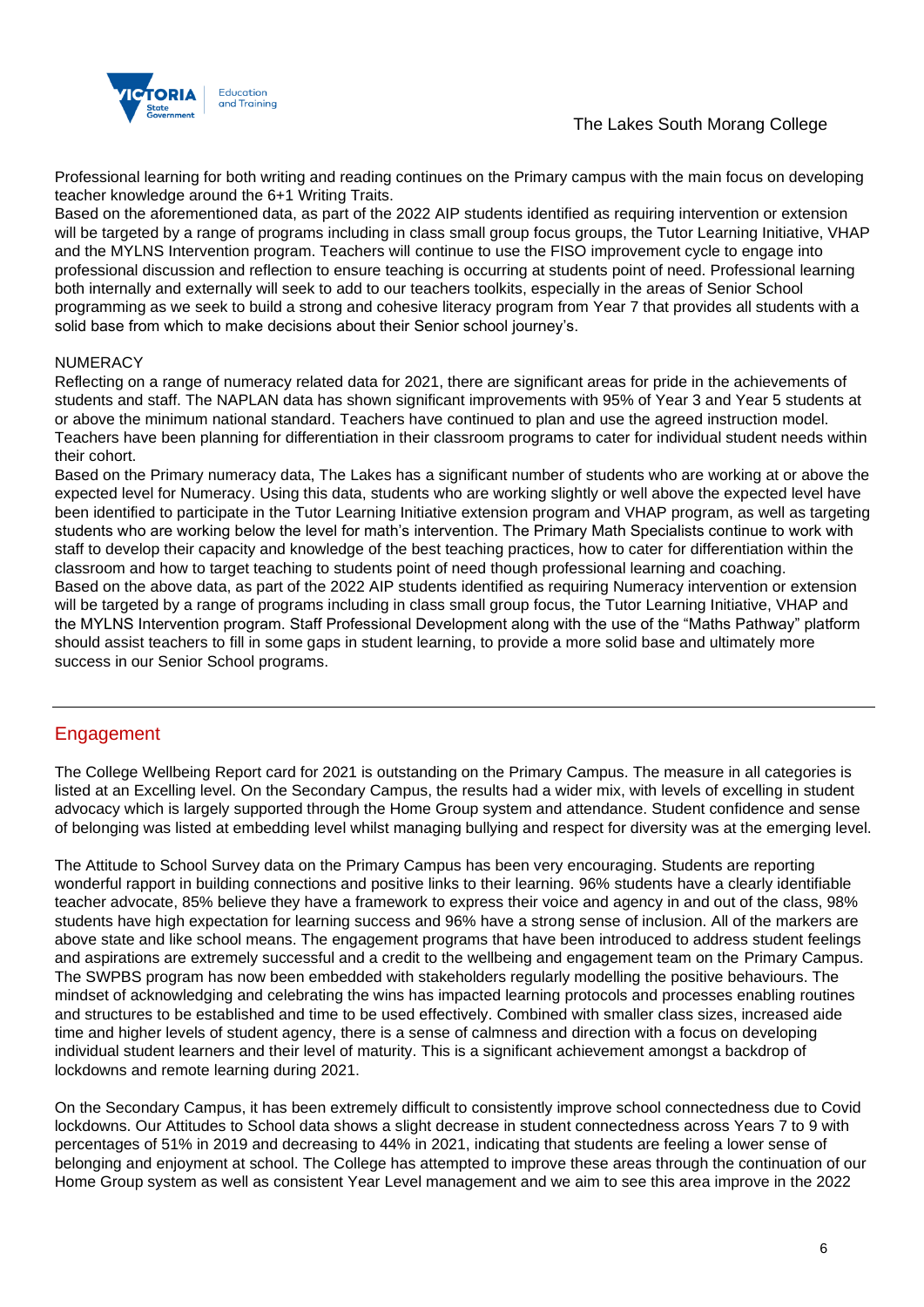

## The Lakes South Morang College

data. The employment of allied health staff and a significant investment in a new secondary behaviour model that reflects the needs of our student body has been adopted to address student engagement and drive high levels of cooperation and understanding. The impact of the change and impending results will be noticeable next year but initial indications are extremely positive with an emphasis on a clear articulation of processes in behaviour management and a increased focus on student voice, leadership and agency in managing the change. The addition of older students on campus with ambitions for achievement and success will also send a strong message to all students regarding the importance to take personal responsibility for learning and to work collaboratively with teachers to maximise achievement. Through this, the whole-school community is galvanised and vehemently invested in the success of the program. Decisions are based on effective data use which is the determinant of success defining the College's growth and innovation. This implementation strategy drives the commitment of our school community to address student absence issues along with an investment in the Home Group system and the additional employment of allied health staff throughout the week.

The employment of a Mental Health Practitioner and youth worker to enable more one to one and small group workshops and support in the management of a positive school climate, including interpersonal relationships. During these sessions, and with the assistance of Year Level coordinators, there have been multiple opportunities for mediation between students and, where appropriate, the development of Safety Plans to ensure all students feel safe and valued at school. The Attitudes to School data shows slight increase in students who have not experienced bullying from 82% in 2019 to 77% in 2021. A new area of focus has been online safety and respectful relationships, this is due to increased use of digital devices, social media as well as students spending more time at home during lockdowns. Students from Years 7-9 reported little cyber bullying with only 2% reporting that they regularly experience cyber bullying and 71% reporting to have never experienced online bullying.

## **Wellbeing**

The College has a total of 14 PSD Funded students. Each student has an Individual Learning Plan which is based on literacy, numeracy and social and emotional development. Each student is supported by a teacher aide who is allocated time in accordance to their funding. This is additional to the class teachers and a team of welfare supports who work together on specific tasks including differentiation of student tasks and assessment, reporting and building positive relationships. The school has invested in a Leading Teacher-Welfare to oversee the welfare programs across the college over the proceeding three years.

On the Primary Campus, engagement of PSD students are targeted to support their point of need. 1-1 or small intensive groups are formed to support both the PSD students academic and social/emotional needs through structured sessions. On top of these targeted groups, these students are involved in the performing arts, visual art and sport/PE through the school week. Our Learning Specialist on our Primary Campus, continues to work with students to support student agency within our school and lead programs to engage and extend students leadership potential. On the Secondary campus, PSD students are engaged through 1-1 targeted support based on individual needs. Students on the Secondary Campus use student agency to choose from a range of subjects, such as P.E, product design, digital learning, sciences, food and visual art.

The school employs a full time youth worker who splits their time between both campuses. The role was to provide intervention strategies and support learning at the coal face level with small group activities at lunchtimes and leading the respectful relationship strategy across the college. A Speech Therapist was employed two days per week to support students, teachers and integration aides to run small language focused groups across Prep-Year 6. In 2021, the school also employed a Mental Health Practitioner with a Social Work background to provide 1-1 and small group mental health support on the Secondary Campus. In lieu of the access difficulties associated with the SSO staff, the college has outsourced to engage the professional services of government providers including Yarra Me, Austin Health, NCASA, the secondary schools consult network, The City Of Whittlesea wellbeing services and Learning Places Connect in an effort to support the families and build their relationships with the college and the community. This continued to be the case throughout COVID19 lockdown through different mediums. We continue to broaden our staff skill profile through targeted ongoing professional learning around key wellbeing and welfare practices. Moreover, we have continued our school goal of smaller class sizes at every primary year level in an effort to address the learning needs of our students.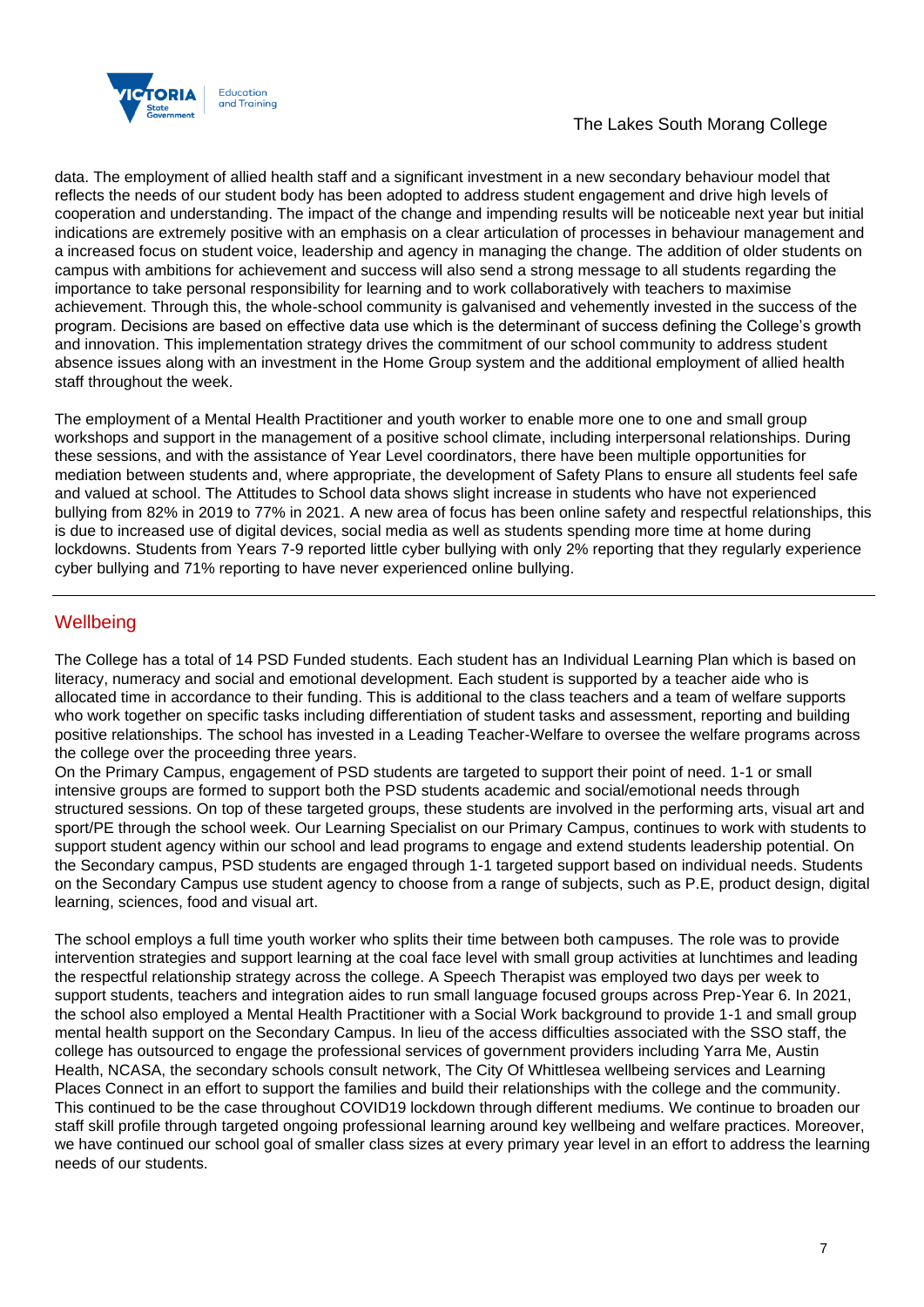

The College wellbeing goals were largely achieved in the areas of of strengthening links with welfare agencies, developing and realising individual student IEPs with growth targets attained in many key learning domains. Resourcing, implementing and driving a successful Tutor Program (TLI) on both campuses and a Middle Years Literacy & Numeracy Support Initiative (MYLNS) program on the secondary campus further enhanced opportunities for success amongst "students at risk". The school invested equity money to support by employing specialised support staff and received a DET including schools grant to build new access ramp in a portable.

The College was able to successfully deliver on a 2021 Staff Health and Wellbeing conference, designed to build staff capacity to manage their own wellbeing. The outcomes were some successful indicators from the Staff Conference Survey particularly in the areas of developing strategies in resilience, adapting to personal loss and grief, developing an effective work life balance and collaboration through positive professional conversations in and beyond the school environment. The impact was a real stimulus for engagement in light of the educational climate which was a mix of onsite and remote learning including balancing the professional and domestic needs of staff through the year. Over 70 delegates equating to 85% of our staff participated in the conference. In addition, financial and healthy wellbeing workshops were offered and taken up by almost all delegates. The timing of the conference was immeasurable in this context of Covid-19 enabling staff to work on self, team and impact of their work in a positive environment which can only strengthen relationships and that with families and students in this complex period.

## Finance performance and position

The College continued to manage financial resources to support the School Strategic Plan and Annual Implementation Plan. The Lakes South Morang College maintained a sound financial position throughout 2021, allowing the College to allocate funds to: support school programs; build the capacity of teachers through professional learning to support both staff and student wellbeing; and, plan for the implementation of Year 12 in 2022. The Financial Performance and Position report demonstrated an end of year surplus of \$716,082. This surplus was generated through actively seeking: external grants; Federal and Local Government initiatives; fundraising; and, strong financial planning. The grants strengthened our programs and supported our learning community. Equity funding has been directed at the most vulnerable of our students providing for smaller, targeted learning groups to improve student literacy. It also contributed towards the implementation of numerous professional learning sessions for staff. Additional services were provided on both campuses to support students, particularly during and post remote learning periods. These included student support workers, allied health staff and a .4 speech pathologist. Grants were successfully acquired for Shade Sails on both campuses under the DET Covid-19 initiative and the Shade Sail Programs Round 6. The College has consistently identified opportunities for the distribution and allocation of monies, enabling the College to continue to develop contemporary learning facilities and introduce initiatives that drive learning beyond the classroom.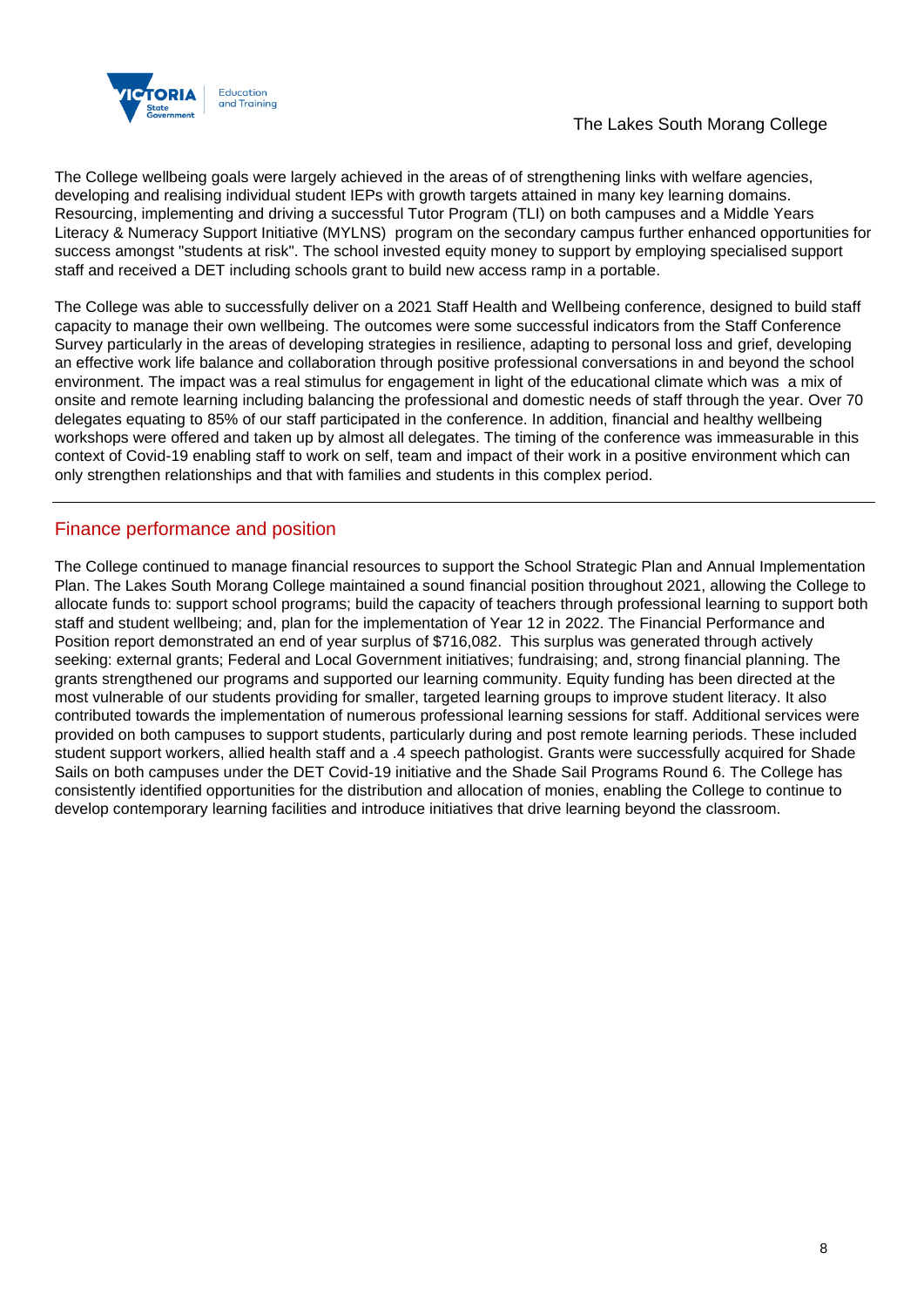

# **Performance Summary**

The Performance Summary for government schools provides an overview of how this school is contributing to the objectives of the Education State and how it compares to other Victorian government schools.

All schools work in partnership with their school community to improve outcomes for children and young people. Sharing this information with parents and the wider school community helps to support community engagement in student learning, a key priority of the Framework for Improving Student Outcomes.

Refer to the 'How to read the Annual Report' section for help on how to interpret this report.

## SCHOOL PROFILE

#### **Enrolment Profile**

A total of 758 students were enrolled at this school in 2021, 355 female and 403 male.

28 percent of students had English as an additional language and 3 percent were Aboriginal or Torres Strait Islander.

#### **Overall Socio-Economic Profile**

The overall school's socio-economic profile is based on the school's Student Family Occupation and Education index (SFOE).

SFOE is a measure of socio-educational disadvantage of a school, based on educational and employment characteristics of the parents/carers of students enrolled at the school. Possible SFOE band values are: Low, Low-Medium, Medium and High. A 'Low' band represents a low level of socio-educational disadvantage, a 'High' band represents a high level of socio-educational disadvantage.

This school's SFOE band value is: Medium

#### **Parent Satisfaction Summary**

The percent endorsement by parents on their school satisfaction level, as reported in the annual Parent Opinion Survey.

Percent endorsement indicates the percent of positive responses (agree or strongly agree) from parents who responded to the survey.



#### **School Staff Survey**

The percent endorsement by staff on School Climate, as reported in the annual School Staff Survey.

Percent endorsement indicates the percent of positive responses (agree or strongly agree) from staff who responded to the survey. Data is suppressed for schools with three or less respondents to the survey for confidentiality reasons.

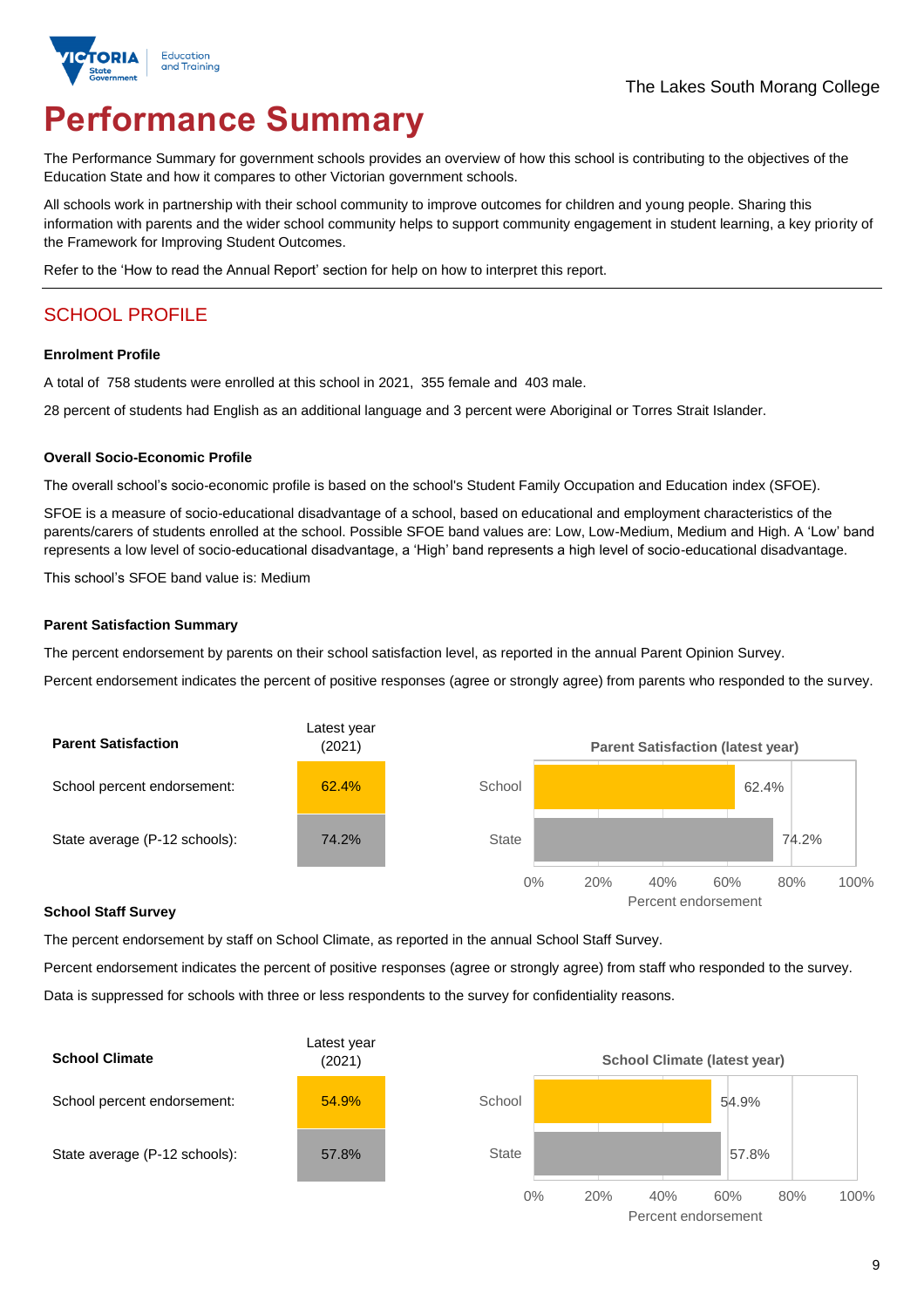

## ACHIEVEMENT

*Key: 'Similar Schools' are a group of Victorian government schools that are like this school, taking into account the school's socioeconomic background of students, the number of non-English speaking students and the size and location of the school.*

#### **Teacher Judgement of student achievement**

Percentage of students working at or above age expected standards in English and Mathematics.





| <b>Mathematics</b><br>Years Prep to 6                             | Latest year<br>(2021) |  |
|-------------------------------------------------------------------|-----------------------|--|
| School percent of students at or above age<br>expected standards: | <b>NDA</b>            |  |
| Similar Schools average:                                          | 80.4%                 |  |
| State average:                                                    | 84.9%                 |  |

| <b>Mathematics</b><br>Years 7 to 10                               | Latest year<br>(2021) |  |
|-------------------------------------------------------------------|-----------------------|--|
| School percent of students at or above age<br>expected standards: | 34.3%                 |  |
| Similar Schools average:                                          | 58.7%                 |  |
| State average:                                                    | 65.4%                 |  |





Percent students at or above age expected level



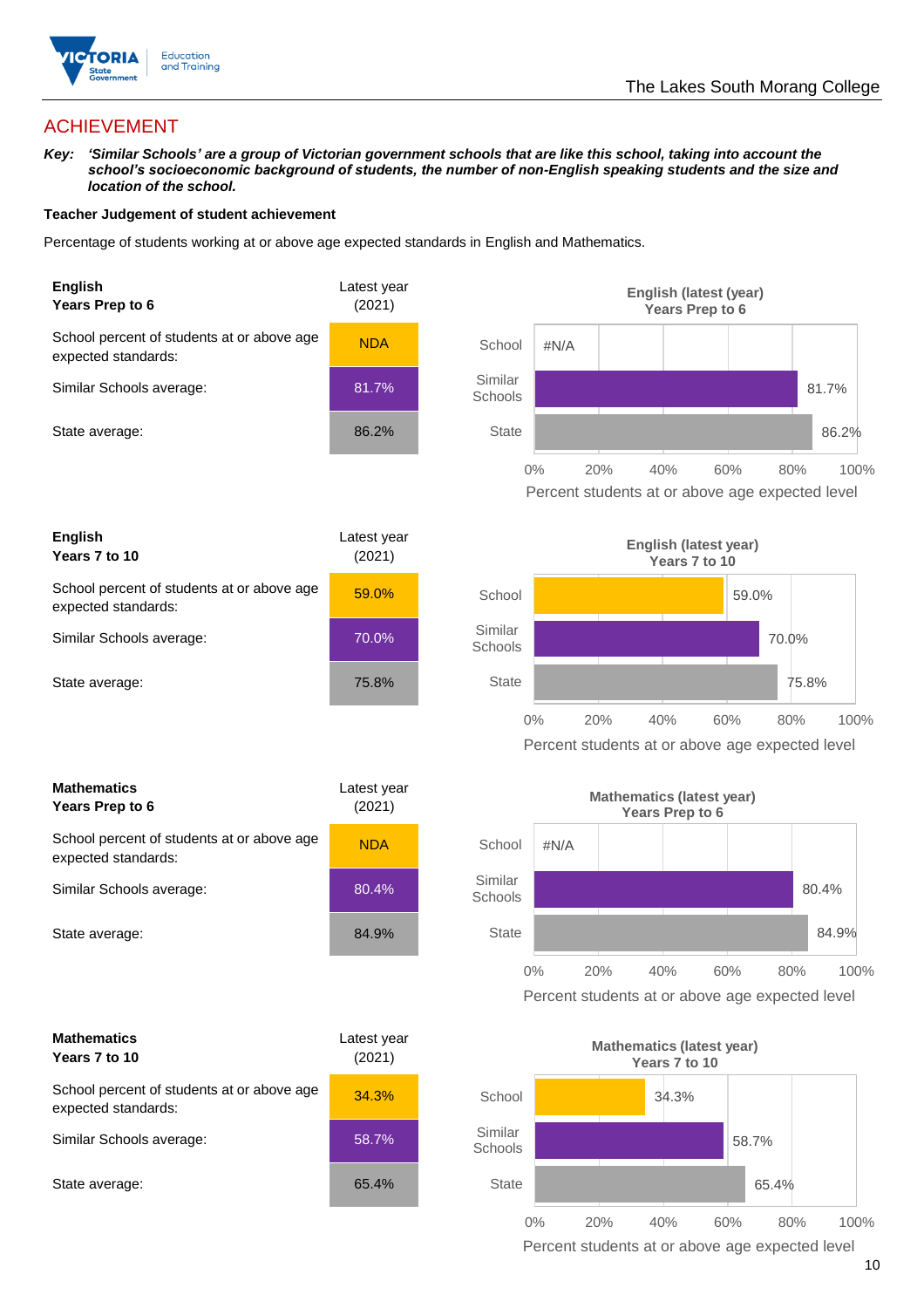

*Key: 'Similar Schools' are a group of Victorian government schools that are like this school, taking into account the school's socioeconomic background of students, the number of non-English speaking students and the size and location of the school.*

#### **NAPLAN**

Percentage of students in the top three bands of testing in NAPLAN.

Note: NAPLAN tests were not conducted in 2020, hence the 4-year average is the average of 2018, 2019 and 2021 data.

| Reading<br>Year <sub>3</sub>                      | Latest year<br>(2021) | 4-year<br>average |                    | <b>NAPLAN Reading (latest year)</b><br>Year <sub>3</sub>                   |
|---------------------------------------------------|-----------------------|-------------------|--------------------|----------------------------------------------------------------------------|
| School percent of students in<br>top three bands: | 69.4%                 | 67.0%             | School             | 69.4%                                                                      |
| Similar Schools average:                          | 73.7%                 | 72.6%             | Similar<br>Schools | 73.7%                                                                      |
| State average:                                    | 76.9%                 | 76.5%             | <b>State</b>       | 76.9%                                                                      |
|                                                   |                       |                   | $0\%$              | 20%<br>60%<br>100%<br>40%<br>80%<br>Percent of students in top three bands |
| Reading<br>Year <sub>5</sub>                      | Latest year<br>(2021) | 4-year<br>average |                    | <b>NAPLAN Reading (latest year)</b><br>Year 5                              |
| School percent of students in<br>top three bands: | 54.4%                 | 52.1%             | School             | 54.4%                                                                      |
| Similar Schools average:                          | 64.7%                 | 61.7%             | Similar<br>Schools | 64.7%                                                                      |
| State average:                                    | 70.4%                 | 67.7%             | <b>State</b>       | 70.4%                                                                      |
|                                                   |                       |                   | $0\%$              | 20%<br>40%<br>60%<br>100%<br>80%<br>Percent of students in top three bands |
| Reading<br>Year 7                                 | Latest year<br>(2021) | 4-year<br>average |                    | <b>NAPLAN Reading (latest year)</b><br>Year <sub>7</sub>                   |
| School percent of students in<br>top three bands: | 53.8%                 | 46.1%             | School             | 53.8%                                                                      |
| Similar Schools average:                          | 55.8%                 | 53.7%             | Similar<br>Schools | 55.8%                                                                      |
| State average:                                    | 55.2%                 | 54.8%             | <b>State</b>       | 55.2%                                                                      |
|                                                   |                       |                   | $0\%$              | 20%<br>40%<br>60%<br>80%<br>100%<br>Percent of students in top three bands |
| Reading<br>Year 9                                 | Latest year<br>(2021) | 4-year<br>average |                    | <b>NAPLAN Reading (latest year)</b><br>Year 9                              |
| School percent of students in<br>top three bands: | 42.9%                 | 35.9%             | School             | 42.9%                                                                      |
| Similar Schools average:                          | 40.9%                 | 42.2%             | Similar<br>Schools | 40.9%                                                                      |
| State average:                                    | 43.9%                 | 45.9%             | <b>State</b>       | 43.9%                                                                      |
|                                                   |                       |                   | $0\%$              | 20%<br>40%<br>60%<br>80%<br>100%                                           |

Percent of students in top three bands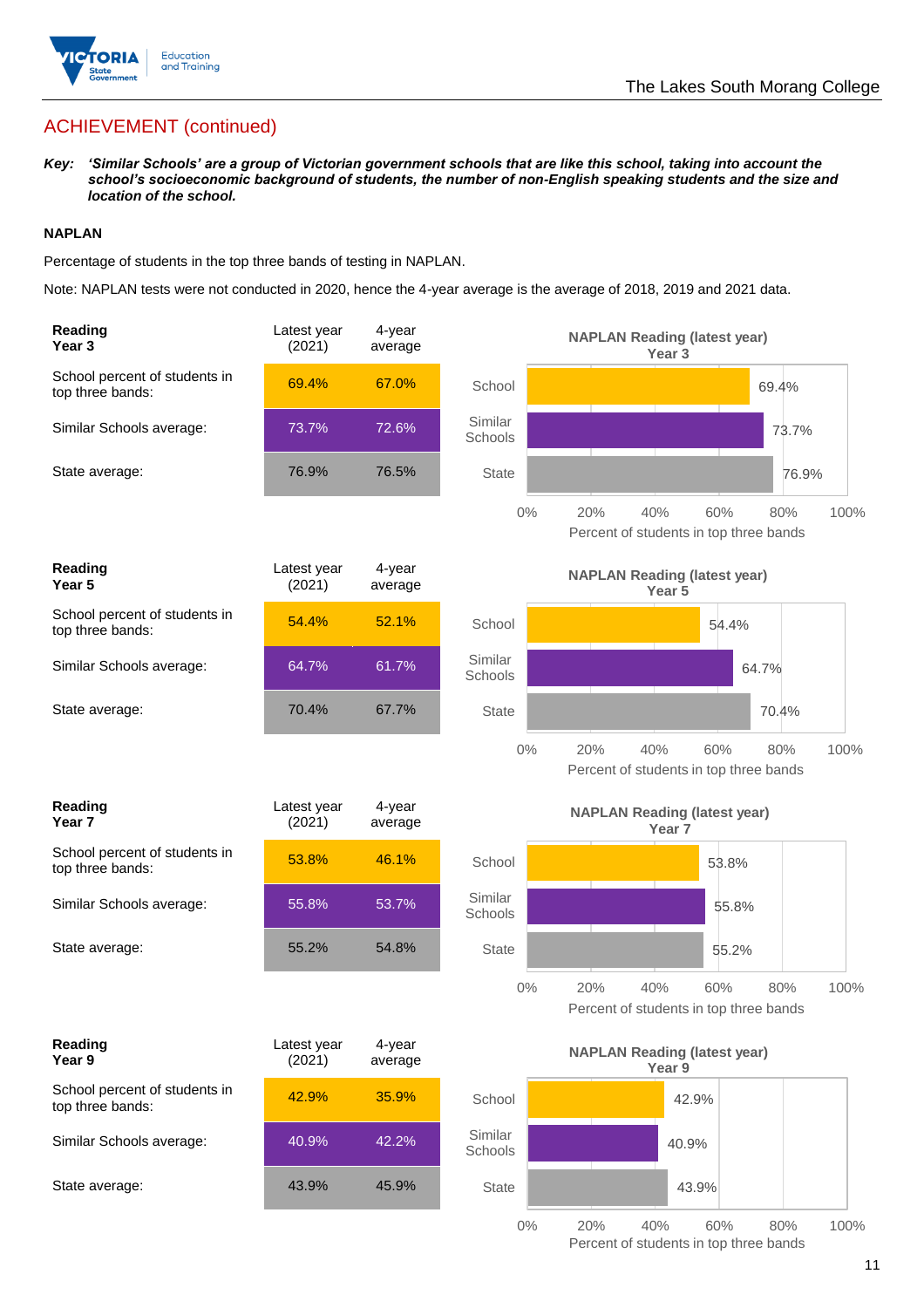

*Key: 'Similar Schools' are a group of Victorian government schools that are like this school, taking into account the school's socioeconomic background of students, the number of non-English speaking students and the size and location of the school.*

#### **NAPLAN (continued)**

| <b>Numeracy</b><br>Year <sub>3</sub>              | Latest year<br>(2021) | 4-year<br>average |                    | <b>NAPLAN Numeracy (latest year)</b><br>Year <sub>3</sub>                  |
|---------------------------------------------------|-----------------------|-------------------|--------------------|----------------------------------------------------------------------------|
| School percent of students in<br>top three bands: | 59.7%                 | 57.2%             | School             | 59.7%                                                                      |
| Similar Schools average:                          | 59.9%                 | 61.7%             | Similar<br>Schools | 59.9%                                                                      |
| State average:                                    | 67.6%                 | 69.1%             | <b>State</b>       | 67.6%                                                                      |
|                                                   |                       |                   | $0\%$              | 20%<br>40%<br>60%<br>80%<br>100%<br>Percent of students in top three bands |
| <b>Numeracy</b><br>Year 5                         | Latest year<br>(2021) | 4-year<br>average |                    | <b>NAPLAN Numeracy (latest year)</b><br>Year 5                             |
| School percent of students in<br>top three bands: | 40.9%                 | 48.8%             | School             | 40.9%                                                                      |
| Similar Schools average:                          | 54.1%                 | 52.4%             | Similar<br>Schools | 54.1%                                                                      |
| State average:                                    | 61.6%                 | 60.0%             | <b>State</b>       | 61.6%                                                                      |
|                                                   |                       |                   | $0\%$              | 40%<br>100%<br>20%<br>60%<br>80%<br>Percent of students in top three bands |
| <b>Numeracy</b><br>Year <sub>7</sub>              | Latest year<br>(2021) | 4-year<br>average |                    | <b>NAPLAN Numeracy (latest year)</b><br>Year <sub>7</sub>                  |
| School percent of students in<br>top three bands: | 51.9%                 | 48.7%             | School             | 51.9%                                                                      |
| Similar Schools average:                          | 54.6%                 | 53.4%             | Similar<br>Schools | 54.6%                                                                      |
| State average:                                    | 55.2%                 | 55.3%             | <b>State</b>       | 55.2%                                                                      |
|                                                   |                       |                   | $0\%$              | 20%<br>40%<br>80%<br>60%<br>100%<br>Percent of students in top three bands |
| <b>Numeracy</b><br>Year 9                         | Latest year<br>(2021) | 4-year<br>average |                    | <b>NAPLAN Numeracy (latest year)</b><br>Year 9                             |
| School percent of students in<br>top three bands: | 36.9%                 | 29.1%             | School             | 36.9%                                                                      |
| Similar Schools average:                          | 39.7%                 | 40.5%             | Similar<br>Schools | 39.7%                                                                      |
| State average:                                    | 45.0%                 | 46.8%             | <b>State</b>       | 45.0%                                                                      |
|                                                   |                       |                   |                    |                                                                            |

Percent of students in top three bands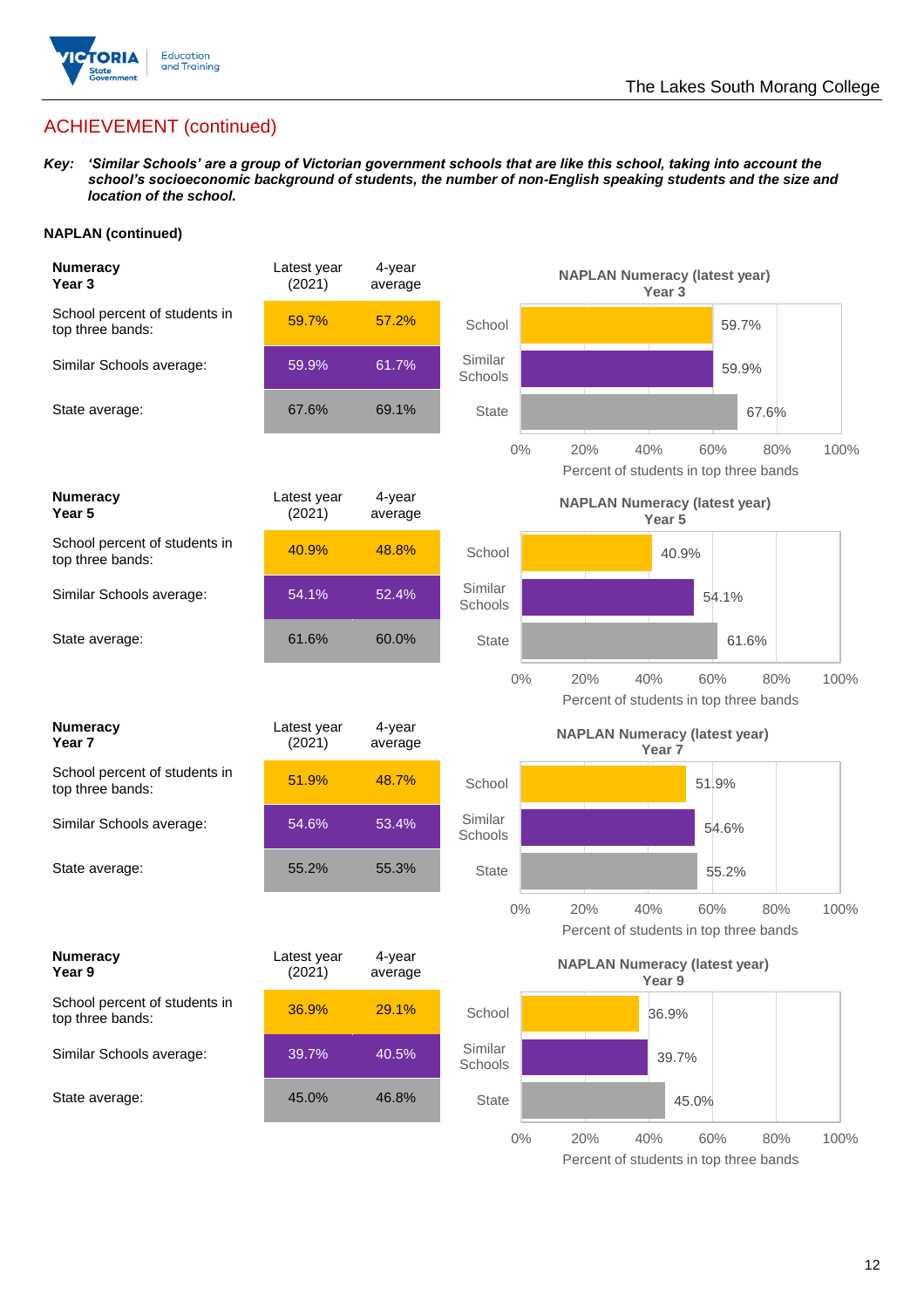

#### **NAPLAN Learning Gain**

NAPLAN learning gain is determined by comparing a student's current year result relative to the results of all 'similar' Victorian students (i.e., students in all sectors in the same year level who had the same score two years prior). If the current year result is in the top 25 percent, their gain level is categorised as 'High'; middle 50 percent is 'Medium'; bottom 25 percent is 'Low'.

#### **Learning Gain Year 3 (2019) to Year 5 (2021)**



**Year 5 (2019) to Year 7 (2021)**

|                             | Low<br>Gain | Medium<br>Gain | High<br>Gain | High Gain<br>(Similar<br>Schools) | 1                   |
|-----------------------------|-------------|----------------|--------------|-----------------------------------|---------------------|
| Reading:                    | 25%         | 56%            | 19%          | 23%                               |                     |
| Numeracy:                   | 31%         | 49%            | 20%          | 21%                               |                     |
| Writing:                    | 22%         | 51%            | 26%          | 21%                               | Percent of students |
| Spelling:                   | 21%         | 55%            | 24%          | 23%                               |                     |
| Grammar and<br>Punctuation: | 21%         | 51%            | 28%          | 20%                               |                     |



**Learning Gain Year 7 (2019) to Year 9 (2021)**



**NAPLAN Learning Gain (latest year) Year 7 - Year 9**



Punctuation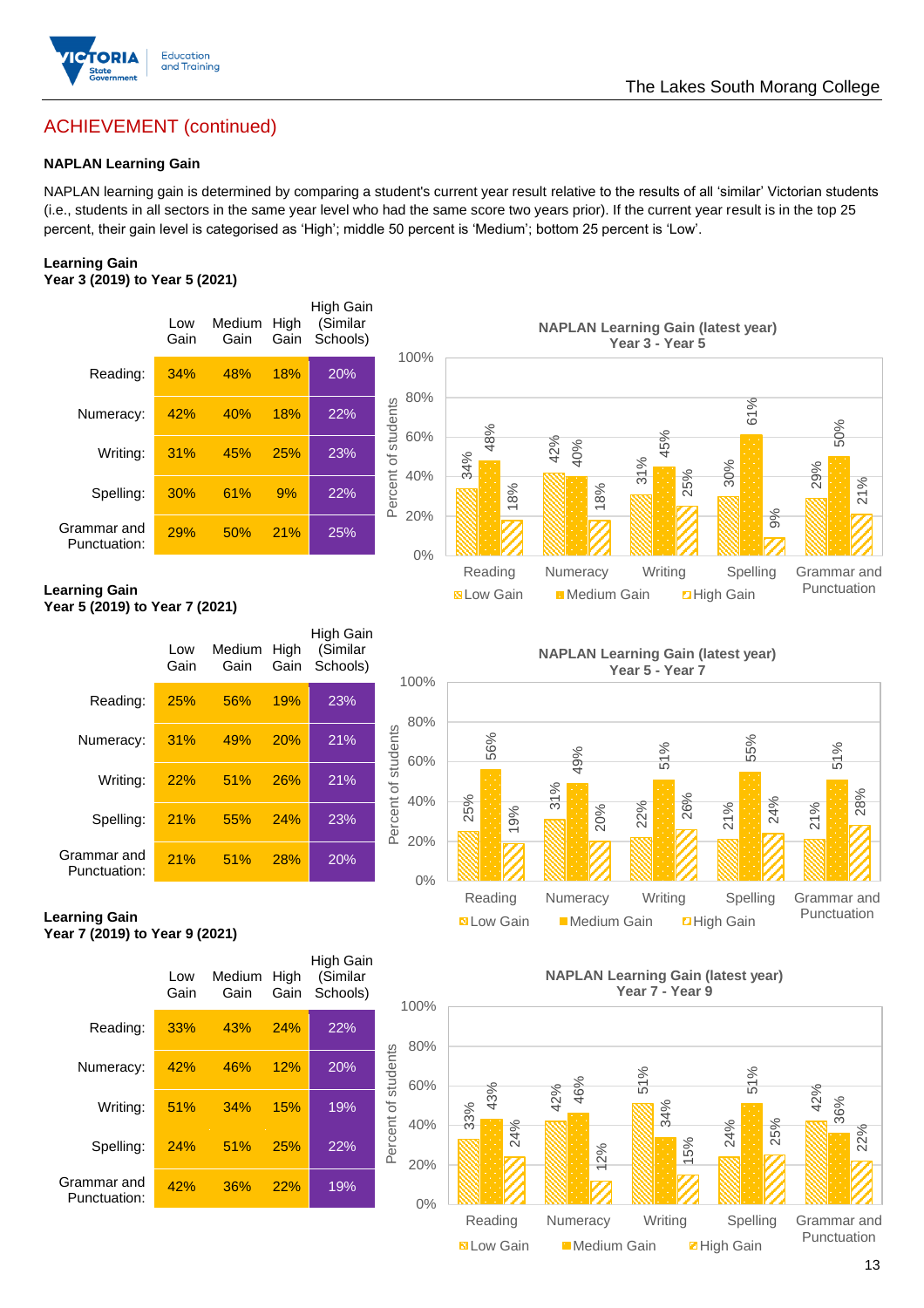

*Key: 'Similar Schools' are a group of Victorian government schools that are like this school, taking into account the school's socioeconomic background of students, the number of non-English speaking students and the size and location of the school.*

#### **Victorian Certificate of Education (VCE)**

Mean study score from all VCE subjects undertaken by students at this school. This includes all Unit 3 and 4 studies (including those completed in Year 11) and any VCE VET studies awarded a study score.

The maximum student study score is 50 and the state-wide mean (including government and non-government schools) is set at 30.



| Students in 2021 who satisfactorily completed their VCE:                                                         | <b>NDA</b> |
|------------------------------------------------------------------------------------------------------------------|------------|
| Year 12 students in 2021 undertaking at least one Vocational Education and<br>Training (VET) unit of competence: | <b>NDA</b> |
| VET units of competence satisfactorily completed in 2021 <sup>*</sup> :                                          | 62%        |
| Victorian Certificate of Applied Learning (VCAL) credits satisfactorily<br>completed in 2021:                    | 43%        |

\* *Due to COVID-19, there may be some under-reporting of VET completed competencies from schools due to students still completing outstanding 2021 VET units in 2022.*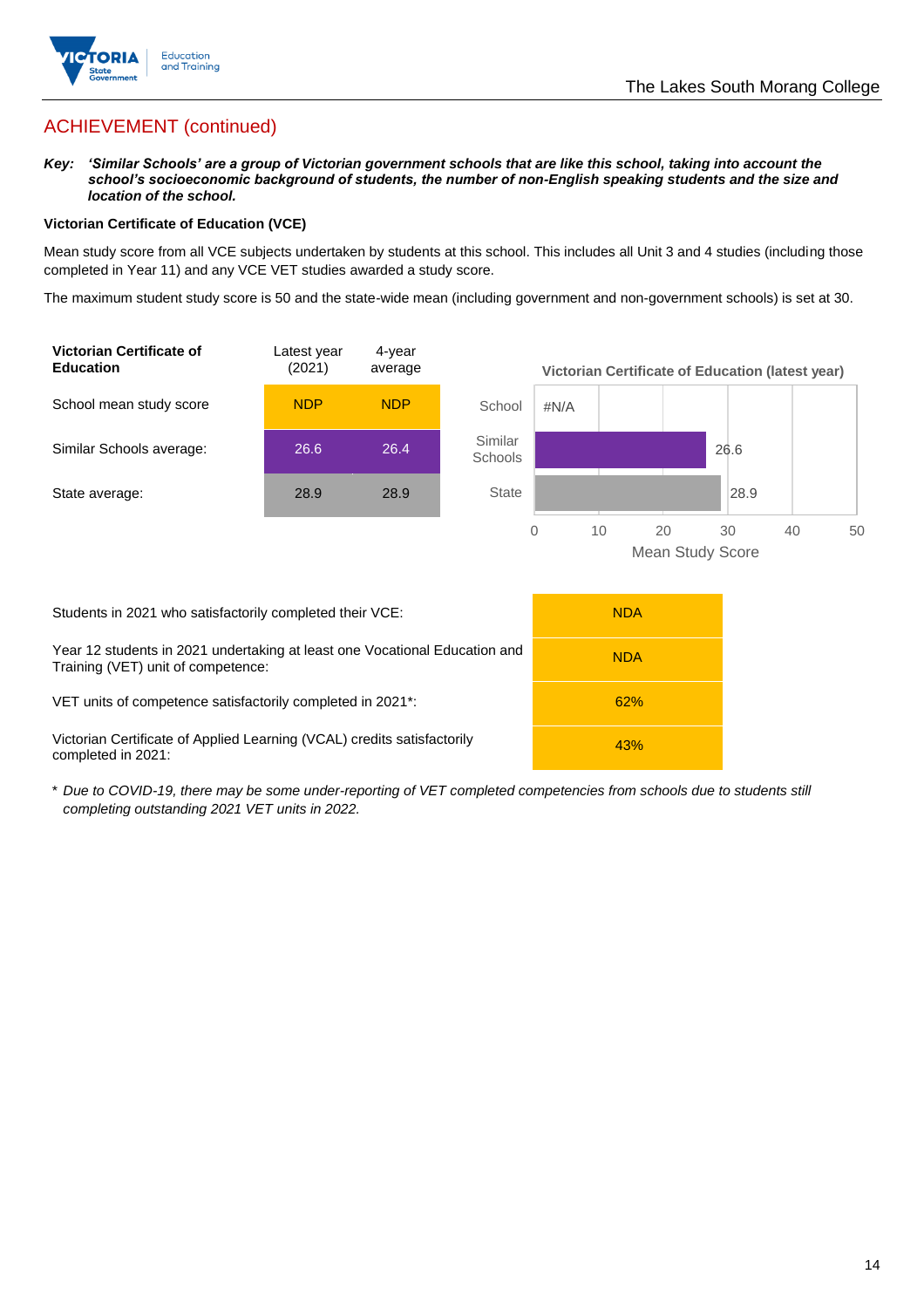

## ENGAGEMENT

*Key: 'Similar Schools' are a group of Victorian government schools that are like this school, taking into account the school's socioeconomic background of students, the number of non-English speaking students and the size and location of the school.*

#### **Average Number of Student Absence Days**

Absence from school can impact on students' learning. Common reasons for non-attendance include illness and extended family holidays. Absence and attendance data in 2020 and 2021 may have been influenced by COVID-19.





| <b>Student Absence</b><br>Years 7 to 12   | Latest year<br>(2021) | 4-year<br>average |
|-------------------------------------------|-----------------------|-------------------|
| School average number of<br>absence days: | 15.6                  | 20.2              |
| Similar Schools average:                  | 23.2                  | 21.0              |
| State average:                            | 21.0                  | 19.6              |
|                                           |                       |                   |



#### **Attendance Rate (latest year)**

|                                             | Prep   | Year 1 | Year 2 | Year 3 | Year 4  | Year 5  | Year 6     |
|---------------------------------------------|--------|--------|--------|--------|---------|---------|------------|
| Attendance Rate by year level<br>$(2021)$ : | 91%    | 93%    | 89%    | 92%    | 91%     | 88%     | 90%        |
|                                             | Year 7 | Year 8 | Year 9 |        | Year 10 | Year 11 | Year 12    |
| Attendance Rate by year level<br>$(2021)$ : | 92%    | 90%    | 93%    |        | 90%     | 98%     | <b>NDA</b> |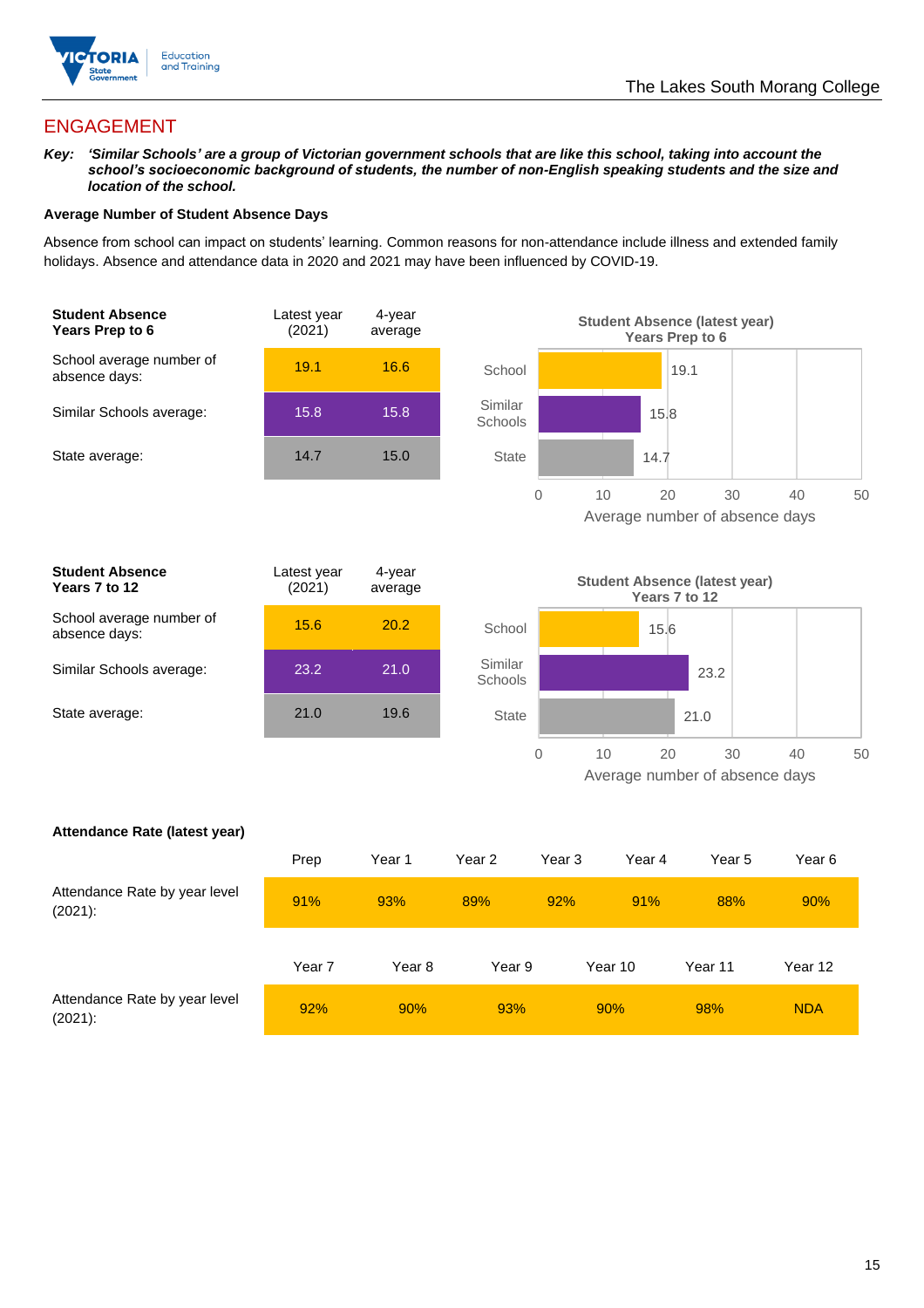

## ENGAGEMENT (continued)

#### **Student Retention**

Percentage of Year 7 students who remain at the school through to Year 10.



#### **Students exiting to further studies or full-time employment**

Percentage of students from Years 10 to 12 going on to further studies or full-time employment.

Note: This measure refers to data from the year when students exited the school. Data excludes destinations recorded as 'Unknown'.

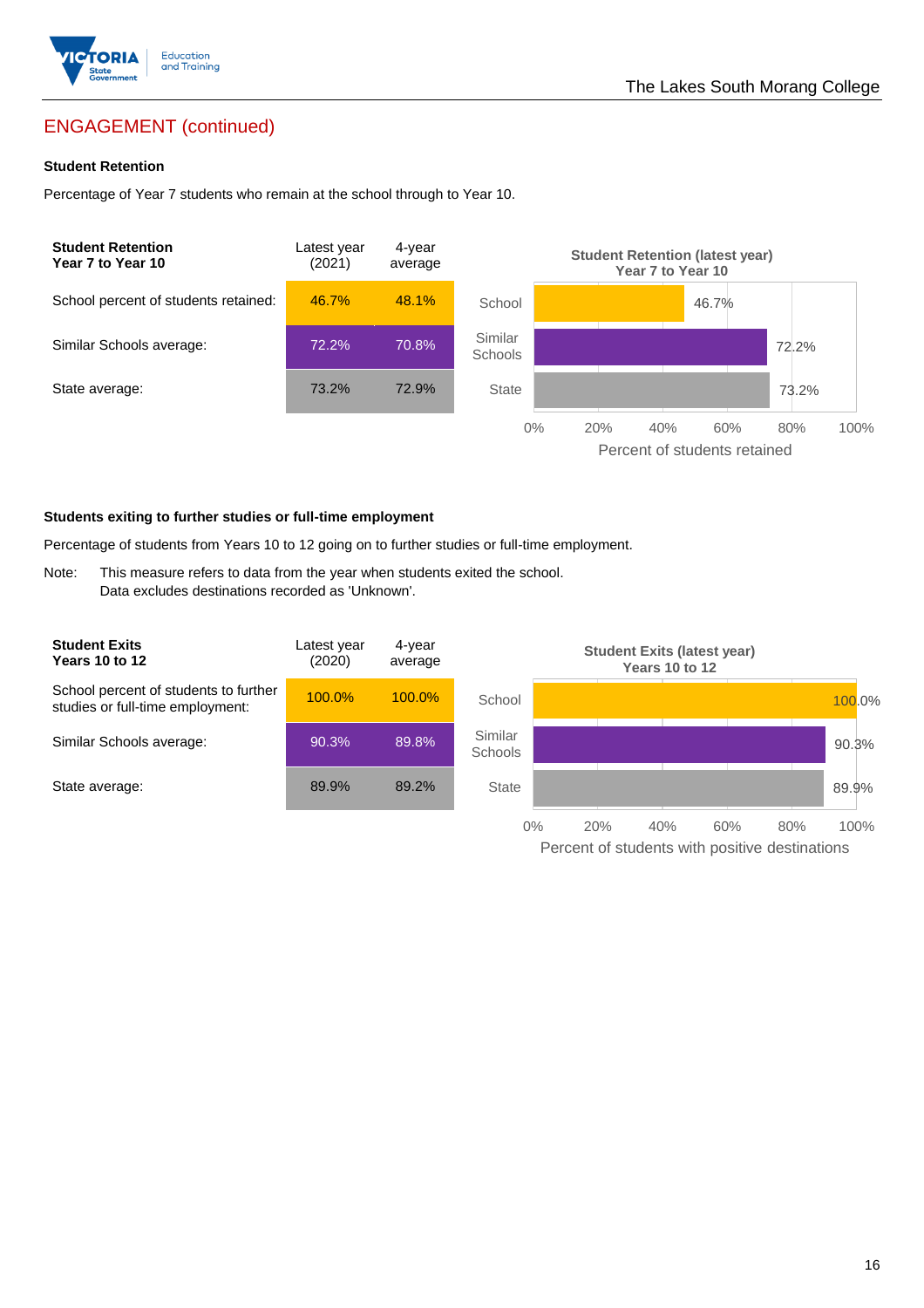

## **WELLBEING**

*Key: 'Similar Schools' are a group of Victorian government schools that are like this school, taking into account the school's socioeconomic background of students, the number of non-English speaking students and the size and location of the school.*

#### **Student Attitudes to School – Sense of Connectedness**

The percent endorsement on Sense of Connectedness factor, as reported in the Attitudes to School Survey completed annually by Victorian government school students, indicates the percent of positive responses (agree or strongly agree).

| <b>Sense of Connectedness</b><br>Years 4 to 6 | Latest year<br>(2021) | 4-year<br>average |  |
|-----------------------------------------------|-----------------------|-------------------|--|
| School percent endorsement:                   | 86.1%                 | 78.4%             |  |
| Similar Schools average:                      | 76.9%                 | 78.3%             |  |
| State average:                                | 79.5%                 | 80.4%             |  |

*Due to lower participation rates, differences in the timing of the survey/length of survey period and the general impact of Covid19 across 2020 and 2021, data are often not comparable with previous years or within similar school groups. Care should be taken when interpreting these results.*



| <b>Sense of Connectedness</b><br>Years 7 to 12 | Latest year<br>(2021) | 4-year<br>average |
|------------------------------------------------|-----------------------|-------------------|
| School percent endorsement:                    | 43.2%                 | 47.8%             |
| Similar Schools average:                       | 46.0%                 | 49.7%             |
| State average:                                 | 51.6%                 | 54.5%             |

*Due to lower participation rates, differences in the timing of the survey/length of survey period and the general impact of Covid19 across 2020 and 2021, data are often not comparable with previous years or within similar school groups. Care should be taken when interpreting these results.*

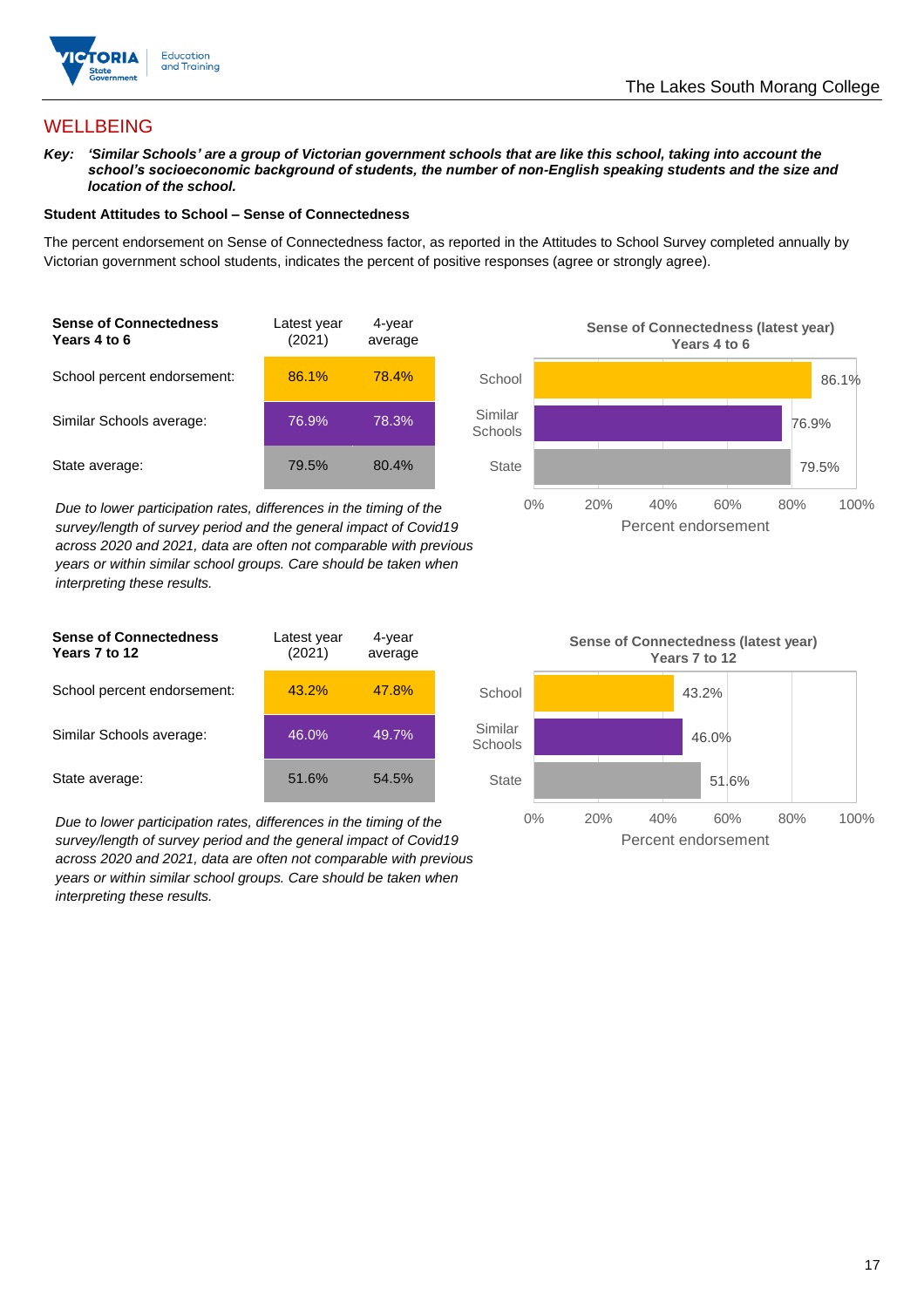

## WELLBEING (continued)

#### **Student Attitudes to School – Management of Bullying**

The percent endorsement on Management of Bullying factor, as reported in the Attitudes to School Survey completed annually by Victorian government school students, indicates the percent of positive responses (agree or strongly agree).

| <b>Management of Bullying</b><br>Years 4 to 6 | Latest year<br>(2021) | 4-year<br>average |
|-----------------------------------------------|-----------------------|-------------------|
| School percent endorsement:                   | 86.0%                 | 74.6%             |
| Similar Schools average:                      | 76.0%                 | 77.9%             |
| State average:                                | 78.4%                 | 79.7%             |

*Due to lower participation rates, differences in the timing of the survey/length of survey period and the general impact of Covid19 across 2020 and 2021, data are often not comparable with previous years or within similar school groups. Care should be taken when interpreting these results.*

| <b>Management of Bullying</b><br>Years 7 to 12 | Latest year<br>(2021) | 4-year<br>average |  |
|------------------------------------------------|-----------------------|-------------------|--|
| School percent endorsement:                    | 35.4%                 | 40.7%             |  |
| Similar Schools average:                       | 48.1%                 | $53.2\%$          |  |
| State average:                                 | 53.3%                 | 56.8%             |  |

*Due to lower participation rates, differences in the timing of the survey/length of survey period and the general impact of Covid19 across 2020 and 2021, data are often not comparable with previous years or within similar school groups. Care should be taken when interpreting these results.*



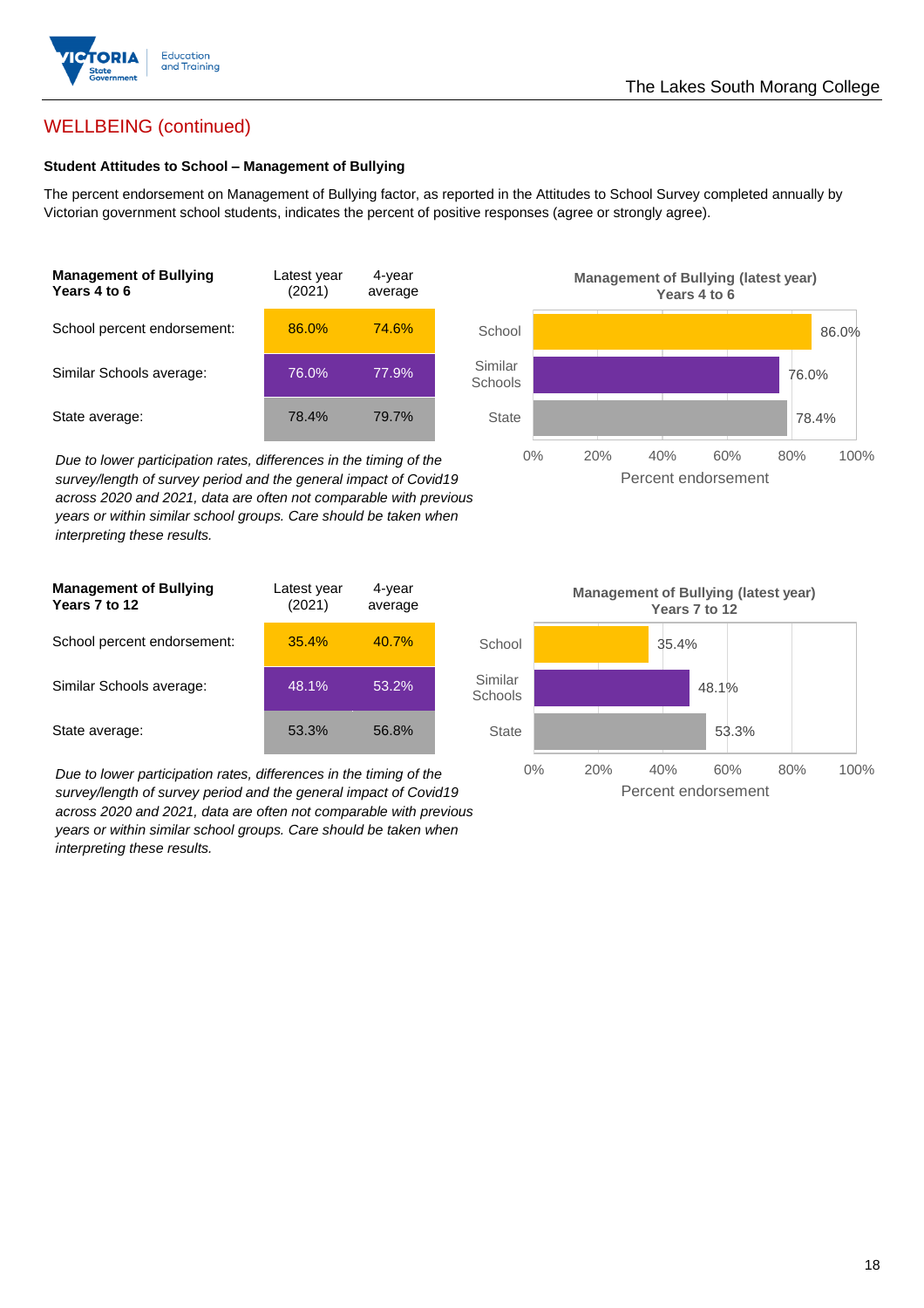

# **Financial Performance and Position**

FINANCIAL PERFORMANCE - OPERATING STATEMENT SUMMARY FOR THE YEAR ENDING 31 DECEMBER, 2021

| <b>Revenue</b>                  | <b>Actual</b> |
|---------------------------------|---------------|
| <b>Student Resource Package</b> | \$8,396,144   |
| Government Provided DET Grants  | \$1,165,995   |
| Government Grants Commonwealth  | \$34,737      |
| Government Grants State         | \$8,252       |
| Revenue Other                   | \$41,723      |
| <b>Locally Raised Funds</b>     | \$281,957     |
| <b>Capital Grants</b>           | \$0           |
| <b>Total Operating Revenue</b>  | \$9,928,807   |

| Equity $1$                                          | <b>Actual</b> |
|-----------------------------------------------------|---------------|
| Equity (Social Disadvantage)                        | \$296,711     |
| Equity (Catch Up)                                   | \$34,763      |
| <b>Transition Funding</b>                           | \$0           |
| Equity (Social Disadvantage - Extraordinary Growth) | \$0           |
| <b>Equity Total</b>                                 | \$331,474     |

| <b>Expenditure</b>                    | <b>Actual</b> |
|---------------------------------------|---------------|
| Student Resource Package <sup>2</sup> | \$8,193,482   |
| Adjustments                           | \$0           |
| <b>Books &amp; Publications</b>       | \$0           |
| Camps/Excursions/Activities           | \$81,189      |
| <b>Communication Costs</b>            | \$15,328      |
| Consumables                           | \$179,103     |
| Miscellaneous Expense <sup>3</sup>    | \$84,001      |
| <b>Professional Development</b>       | \$37,228      |
| Equipment/Maintenance/Hire            | \$130,486     |
| <b>Property Services</b>              | \$204,419     |
| Salaries & Allowances <sup>4</sup>    | \$74,914      |
| <b>Support Services</b>               | \$121,157     |
| Trading & Fundraising                 | \$9,967       |
| Motor Vehicle Expenses                | \$1,220       |
| Travel & Subsistence                  | \$34          |
| <b>Utilities</b>                      | \$80,196      |
| <b>Total Operating Expenditure</b>    | \$9,212,725   |
| <b>Net Operating Surplus/-Deficit</b> | \$716,082     |
| <b>Asset Acquisitions</b>             | \$38,211      |

(1) The equity funding reported above is a subset of the overall revenue reported by the school.

(2) Student Resource Package Expenditure figures are as of 24 Feb 2022 and are subject to change during the reconciliation process.

(3) Miscellaneous Expenses include bank charges, administration expenses, insurance and taxation charges.

(4) Salaries and Allowances refers to school-level payroll.